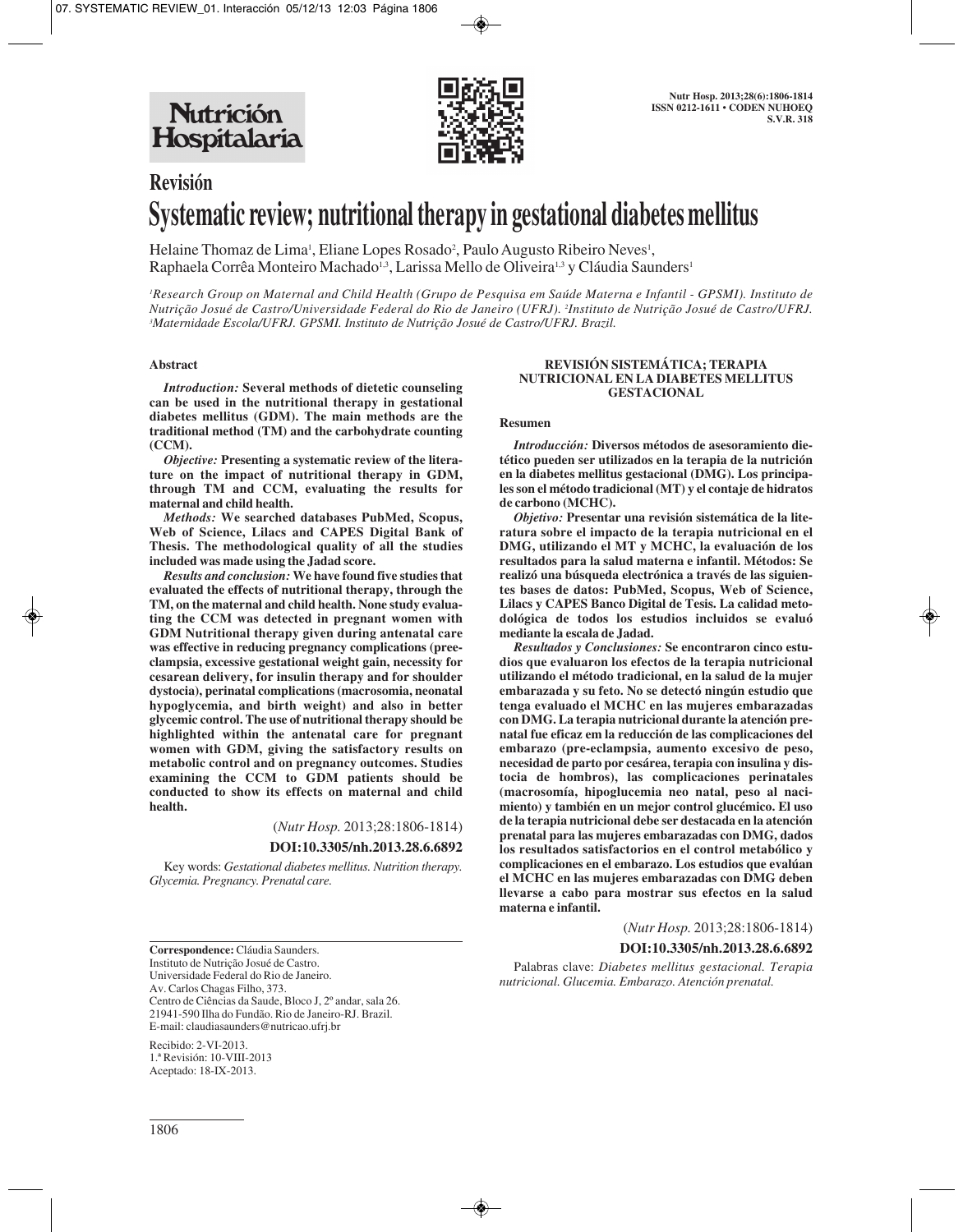## **Abbreviation list**

GDM : Gestational diabetes mellitus. ADA: American Diabetes Association. TM: Traditional method. CCM: Carbohydrate counting method. A1C: Glycated hemoglobin. US: United States. IG: Intervention group. CG: Control group. OGTT: Oral glucose tolerance test. RR: Relative risk. SD: Standard deviation. BMI: Body mass index. GWG: Gestational weight gain.

# **Introduction**

Gestational diabetes mellitus (GDM) is defined as any degree of glucose intolerance with onset or initial recognition during pregnancy<sup>1</sup>. Approximately 7% of pregnancies are complicated by GDM2 .

The Ministry of Health of Brazil<sup>3</sup> recognizes that GDM therapy should be based on a healthy diet, exercising and glycemic control, with or without insulin. The nutritional therapy is considered essential in the treatment of GDM, since it helps to avoid excessive gestational weight gain, minimizing the occurrence of macrosomic fetuses and neonatal complications<sup>4,5</sup>. The American Diabetes Association (ADA)<sup>1</sup> and the Ministry of Health of Brazil<sup>3</sup> claim that GDM patients could achieve metabolic control only with nutritional therapy and lifestyle changes.

Various methods of dietary counseling may be used in the nutritional therapy in diabetes mellitus, including GDM6-8. Among them are: the glycemic index that is based, mainly, on replacing higher glycemic index foods by lower ones throughout the day<sup>6</sup>; the method based on the energy distribution of macronutrients in meals called by the authors of this article as the traditional method (TM)— which is a proposal of energy distribution of macronutrients, and may vary with each meal, suggesting a smaller proportion of energy in small meals<sup>7</sup>; and the carbohydrate counting method (CCM)<sup>8</sup>, which it is important to consider the total of carbohydrate consumed per meal, being that the amount of carbohydrate has a higher priority than its type or source<sup>9</sup>.

The proportion of macronutrients recommended for GDM patients have not been established in a consensus and there are still differences between national and international recommendations<sup>3,10-12</sup>.

Ideally, all GDM patients should receive dietary advice by dietitians throughout gestation<sup>4,5</sup>. The accompaniment of the nutrition during pregnancy aims to obtain adequacy of dietary advice, and may be used by the three methods described above for nutritional therapy. However, it should be noted that the results obtained clinically using the glycemic index as nutritional therapy in GDM, are still controversial<sup>13,14</sup>, therefore the proposal of ADA is to use the TM and the CCM, preferably, for GDM<sup>11</sup>.

The evidences about the benefits of using the different methods of nutritional therapy on obstetric outcomes and glycemic control in GDM are not clearly defined yet. Studies analyzing such proposals of treatment did not reach an agreement on what would be the most effective method, besides the fact that there are few studies that have evaluated this approach<sup>15-20</sup>.

Studies show benefits for both mother and child with the application of TM in GDM. The use of this method, through individual consultations with a nutritionist, has demonstrated significant reduction 1-4% in perinatal complications<sup>21</sup>, in the need of insulinization<sup>15</sup>, in the prevalence of larger neonates for gestational age<sup>16</sup>.

Regarding the CCM, for type 1 diabetes mellitus individuals, some studies demonstrated substantial improvement in glycemic control without weight gain16, as well as a reduction in the concentration of glycated hemoglobin (A1C), in episodes of severe hypoglycemia, in faster insulin doses, without the existence of increased body weight $2<sup>2</sup>$ , because it allowed greater flexibility in the choice of food and the satisfaction of individuals<sup>23</sup>. Studies about application and efficacy of the method for GDM patients are unknown.

The objective of this article was to conduct a systematic review of controlled clinical trials on the evidence on the impact of nutritional therapy, based on TM and CCM, in GDM patients on the occurrence of pregnancy complications and perinatal outcomes, as well as in glycemic control and insulin need.

# **Methods**

The search for articles came from extensive research in the following databases: *PubMed, Scopus, Web of Science, Lilacs and Bank CAPES Thesis.* This search occurred between the months of November and December 2012. All procedures used in this systematic review have followed the recommendations of PRISMA Statement<sup>24</sup>.

The keywords used for the literature search are summarized in table I. These were determined using the terms in the DeCS *(Descritores em Saúde)* for terms in Portuguese and MeSH *(Medical Subject Headings)* for English. Articles that would be included in the study should be in the following languages: Portuguese, English and Spanish.

For the selection of studies, inclusion criteria were adopted such as: controlled clinical trial, originals, where the participants should be adult women diagnosed with GDM; use of nutritional therapy for GDM by TM and CCM; studies which were approved by the Ethics Committee in Research. Exclusion criteria were: studies conducted with adolescent pregnant; with ones who had more than one fetus; work on animals; presence of diabetes mellitus type 1 or 2 prior to pregnancy; presence of previous diseases to pregnancy requiring dietary treat-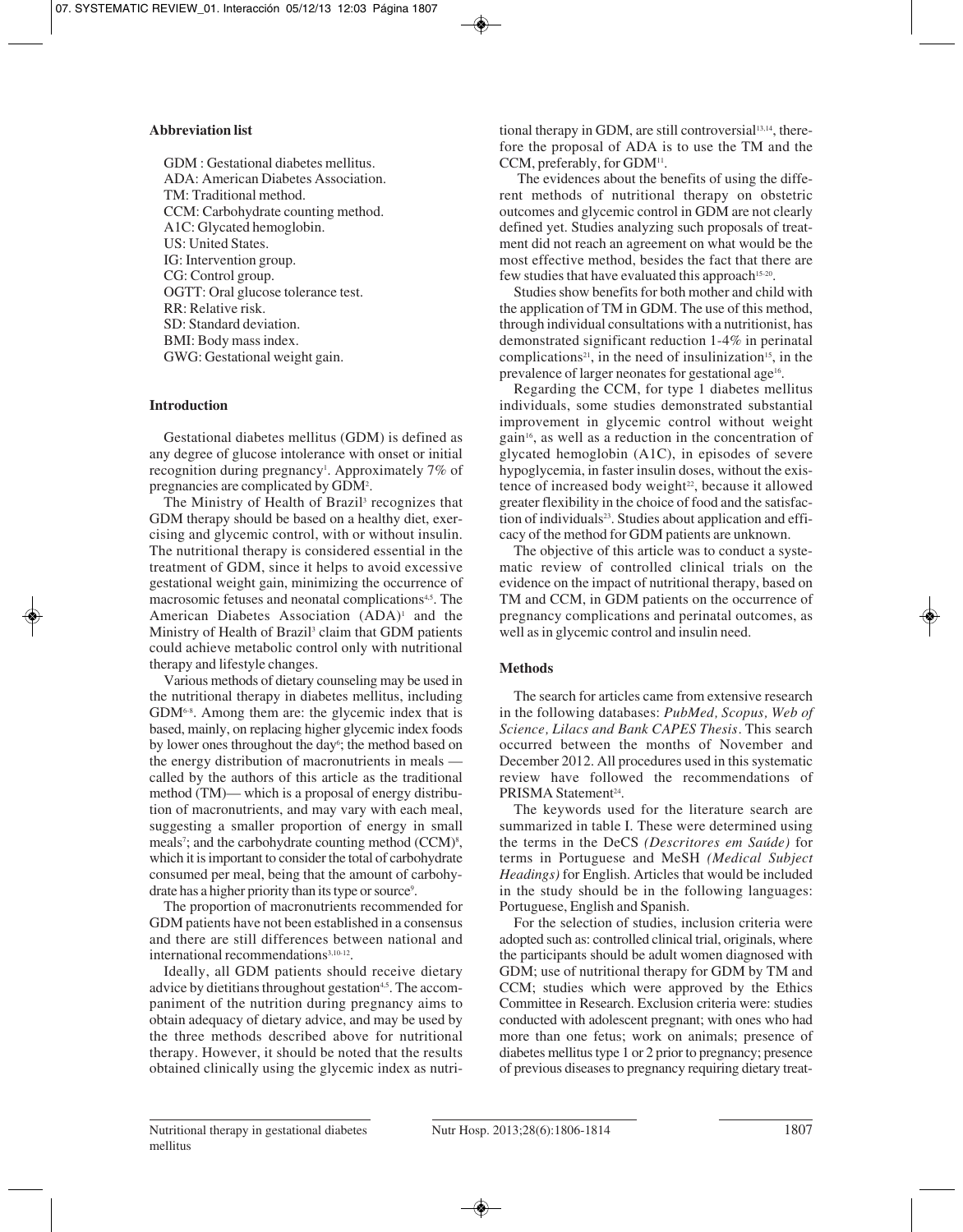| <b>Table I</b> |          |                                                            |  |                   |  |  |  |  |  |  |
|----------------|----------|------------------------------------------------------------|--|-------------------|--|--|--|--|--|--|
|                |          | Descriptors used in the electronic seartch in the database |  |                   |  |  |  |  |  |  |
|                | $\cdots$ |                                                            |  | $\cdots$ $\cdots$ |  |  |  |  |  |  |

| <i>Keyword in Portugueses</i>                                                                                                                                                                                                   | Keyword in English                                                                                                                                                                                                                                               |
|---------------------------------------------------------------------------------------------------------------------------------------------------------------------------------------------------------------------------------|------------------------------------------------------------------------------------------------------------------------------------------------------------------------------------------------------------------------------------------------------------------|
| Diabetes mellitus;<br>Diabetes gestacional;<br>Diabetes mellitus gestacional;<br>Terapia nutricional;<br>Terapia nutricional médica;<br>Terapia nutricional;<br>Gestação de alto risco;<br>Pré-natal:<br>Carboidratos na dieta. | Diabetes mellitus;<br>Diabetes, pregnancy-induced;<br>Diabetes mellitus, gestational;<br>Gestational diabetes mellitus;<br>Medical nutrition therapy;<br>Nutrition therapy;<br>High-risk pregnancy<br>Diet therapy, care;<br>Prenatal:<br>Dietary carbohydrates. |

For this search we used the logical operators: OU/OR; E/AND.

ment; studies that used other types of treatment for GDM combined with nutrition therapy, besides the use of insulin; studies using any other type of nutritional therapy for the GDM, in addition or not to therapies described above. It was not delineated in this review since what year of publication the papers would be included.

The search for studies was performed in duplicate, where the authors HTL and PARN made the selection of the ones to be included. The pursuit process for article was started from reading the titles. After this initial stage, the selected papers were reviewed by reading their abstracts available. Then, these selected studies were separated for further analysis to identify relevant publications, according to the inclusion/exclusion criteria. As a complement to the search of scientific evidences, the reference lists of each article included in the review were consulted for the identification of probable important studies that had not been found previously.

Although we included only the clinic trials, a search in the *Cochrane* database was also conducted in order to find systematic reviews and meta-analyzes about the topic. These reviews found were not included in this systematic analysis, but may be useful to identify other articles through the reading of references lists, which could be included in this study.

We considered as significant results in each study, those which presented a p-value < 0.05 and/or measures of association with confidence intervals (95% or 97%) that did not correspond to the value 1. We assessed the methodological quality of all included studies using the Jadad<sup>25</sup> scale, which analyzes the quality of clinical trials, based on information about the issue of randomization, the study "double-blind" and the comments needed on the possible samples loss along the research. This score ranges from 0 to 5 points, considering highquality studies those with scores greater than 3.

## **Results**

Were initially identified 53 publications. After reading the list of references found as base of *Cochrane* studies, we found two other articles, and thus, reaching a total of 55 studies. After the first evaluation, through titles and abstracts, we excluded 36 articles, resulting in 19 publications. These remaining studies were entirely read so we could coming to an end with 5 articles. Details of the studies search are described as a flowchart in figure 1.

No studies that used de CCM for the treatment of GDM patients were found. Thus, the included randomized trials had the purpose of evaluating the role of nutritional therapy by the TM, aiming at GDM on obstetric and perinatal outcomes, in metabolic control diabetes, among others. The countries in which trials occurred were the United States (US), Canada, Australia and Poland.

All participants were adults with the diagnosis of GDM in the second trimester. All included articles are in english. It was not possible to perform a metaanalysis due to the fact that the studies found had different characteristics, such as different methods to diagnose GDM.

In table II are summarized the characteristics of the articles included in relation to where the work was conducted, the time when the intervention began, methods used for diagnosis, the number of participants in each study, the main results and the score obtained by the used scale.

The studies that presented better methodological quality, in descending order, were Garner et al.<sup>26</sup>, Crowther et al.<sup>21</sup>, Landon et al.<sup>16</sup>, Reader et al.<sup>15</sup> and Cypryk et al.27. The first two managed a score of 5 on the Jadad25 scale, since they described all necessary points and informed about the use of an adequate method to randomization.

Some common features of all the publications included are: they have an intervention group (IG), which received a nutritional therapy according to the objective of each study, and a control group (CG), which received routine prenatal care of each studied unit (except for Cypryk et al.<sup>27</sup>); women of all CG were instructed to follow a healthy diet during pregnancy, but did not receive nutritional counseling; the need for glucose monitoring of the pregnant women and laboratory tests for GDM control.

Garner et al.<sup>26</sup> evaluated which model for glycemic control has greater impact on reducing macrosomia, birth trauma, neonatal hypoglycemia and in the occurrence of surgical delivery. The IG was monitored by an obstetrician and an endocrinologist, in Ottawa, Canada. This group received nutritional therapy from a restricted diet of 35 kcal/kg of ideal body weight/day.

The average weight gain of IG and CG was of 13.3 kg and 12.5 kg, respectively, with no significant difference. There were no significant differences in the average fasting glucose test and in the oral glucose tolerance test (OGTT) in the beginning of the study. Within the IG group, 24.2% of the women required insulin therapy. After two weeks of study, there was a significant difference in the average of fasting glucose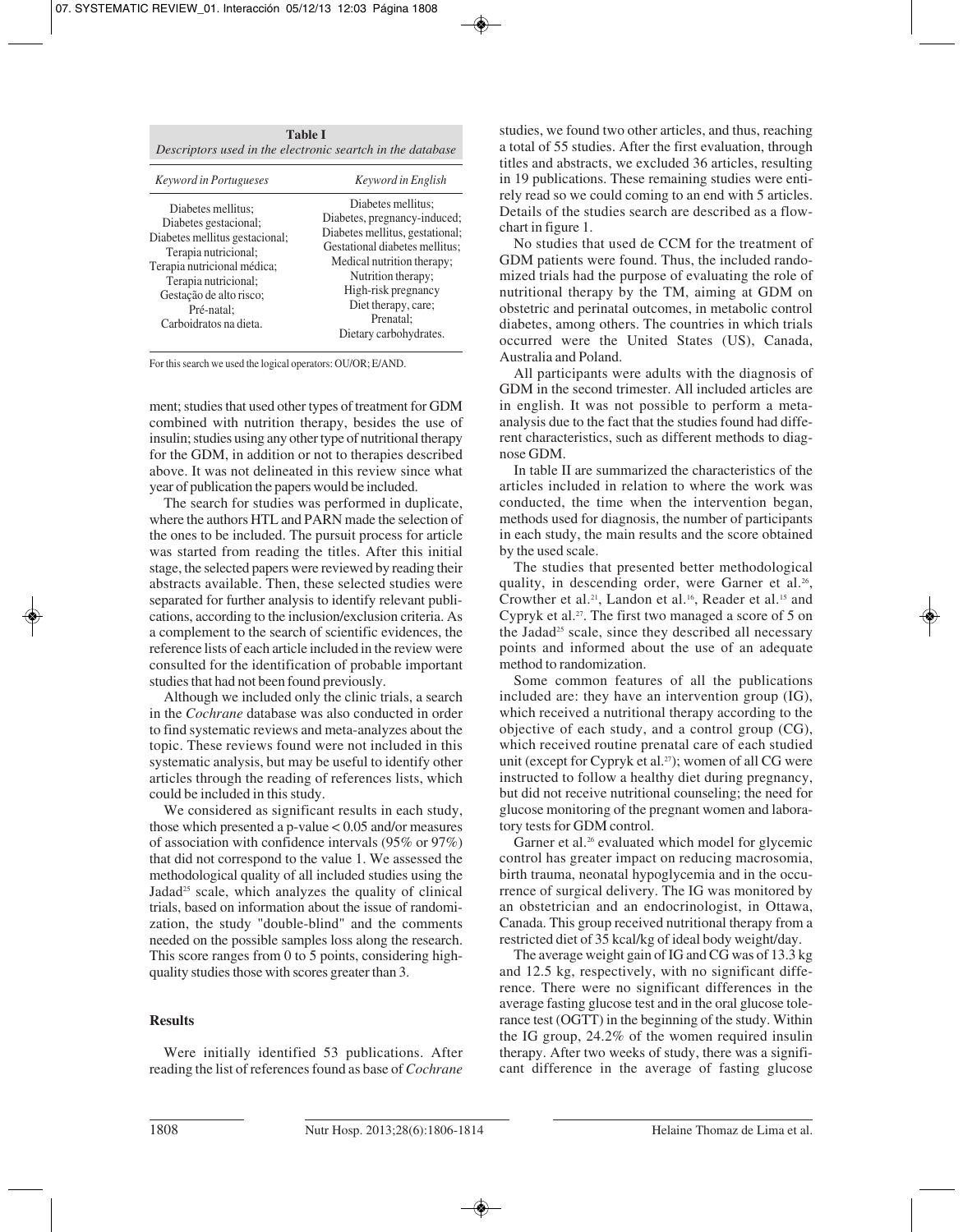

*Fig. 1.—Flow diagram of the process of studies selection.*

between groups, it was lower in IG ( $p = 0.0006$ ), but not at the OGTT 1h. In the 30-32 weeks of gestation, the IG group had lower fasting glucose concentrations than the CG (80.3 mg/dL; standard deviation  $(SD) = 14.76$  and 84.6 mg/dL;  $SD = 18.8$ ; respectively;  $p = 0.035$ ) and also the OGTT 1h  $(126.18 \text{ mg}/ \text{ dL}; SD = 25.2 \text{ and }$ 135.36 mg/dL;  $SD = 34.14$ , respectively;  $p = 0.009$ ). There were no differences concerning the frequency of neonatal hypoglycemia, hyperbilirubinemia, as well as in types of delivery (vaginal or cesarean). There were also no differences between birth weight ( $p = 0.118$ ) and the occurrence of macrosomia26.

The main objectives of Crowther et al.<sup>21</sup> study were to evaluate the nutritional treatment proposed by national Australian health department on perinatal complications and obstetric outcome. Women with risk factors to GDM or with alterations in OGTT with 50 and 75g of dextrose were considered eligible, and a new test was performed to identify pregnant women with glucose intolerance. Those that showed positive screening for GDM were part of the IG. Women with altered concentrations of glucose were given insulin.

In the beginning of study, 93% of the subjects were considered at risk for GDM, according to the OGTT. The occurrences of serious perinatal problems (perinatal death, shoulder dystocia, bone fracture, and nerve palsy) were significantly lower in IG than in  $CG (p =$ 0.01 —adjusted for maternal age, ethnicity/race and parity). Levels of statistical significance were not

found among the groups in need of phototherapy and cesarean section. No perinatal deaths occurred in IG, but 5 were registered in CG (one of them associated with preeclampsia and intrauterine growth restriction). The children of the CG were smaller in comparison to the IG ones  $(p < 0.001)$  and they were also premature. There were fewer cases of fetal macrosomia in the IG than in the CG ( $p < 0.001$ ). The IG women received more visits from health professionals involved in the care of GDM ( $p < 0.001$ ) and presented less gestational weight gain ( $p = 0.01$ ). Most IG women used insulin  $(20\% \text{ in IG and } 3\% \text{ in controls})^{21}$ .

In US, Landon et al.<sup>16</sup> had the objective of determining if a treatment proposal reduces the perinatal and obstetric complications. Women initially considered eligible for the study (fasting glucose above 135 and under 200 mg/dL) were submitted to a new fasting glucose test and also to an OGTT. Those who presented an inadequate glucose level in the second test were diagnosed with GDM. The complications were divided into perinatal (primary and secondary) and maternal.

No statistically significant differences were found regarding the socio-demographic characteristics, the initial OGTT among the study groups, frequency of primary perinatal problems (gestational age at birth, hypoglycemia, hyperbilirubinemia, elevated concentrations of C-peptide in cord, perinatal death and birth trauma), being 32.4% in IG and 37% in CG (relative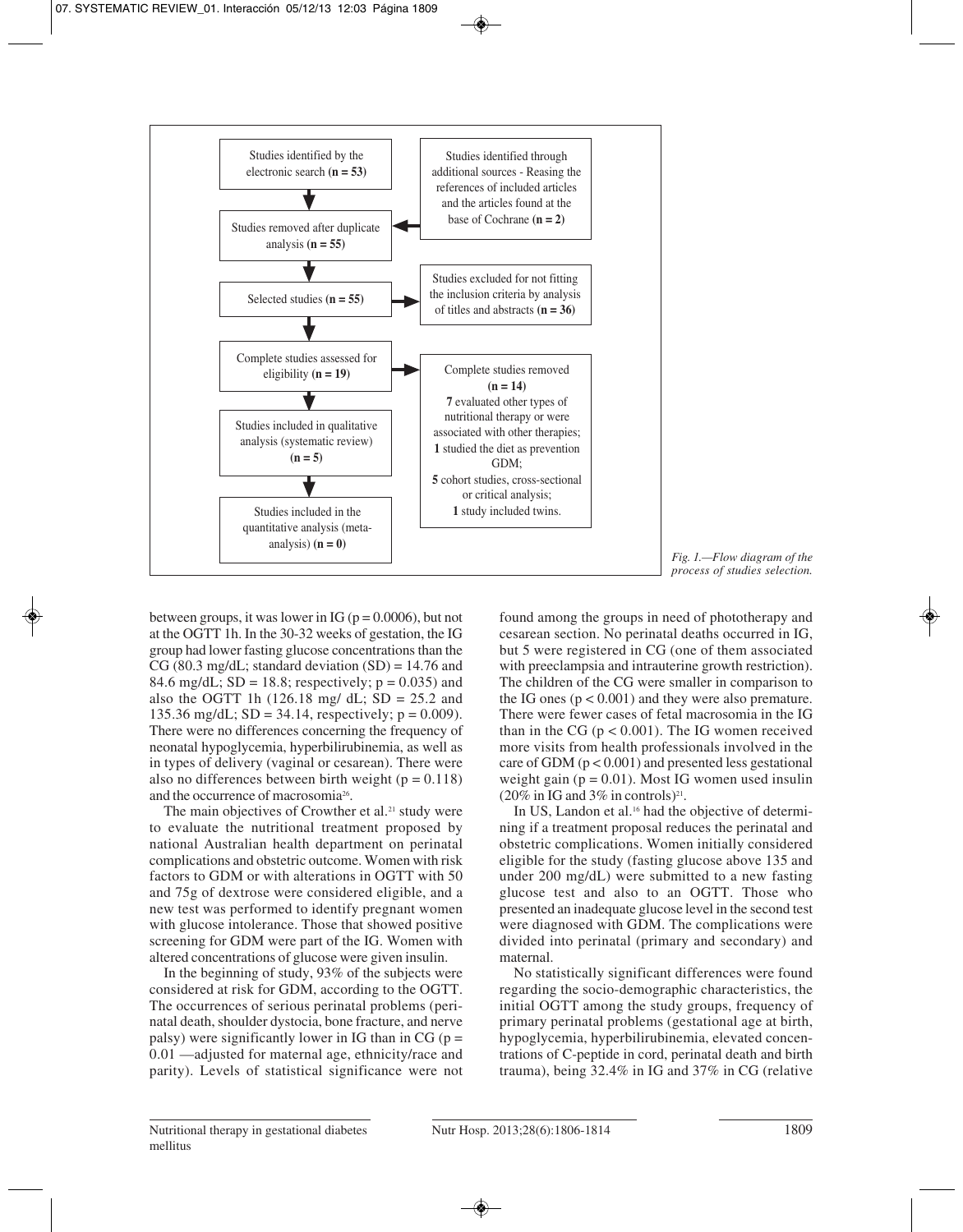| Jadad <sup>25</sup> score                              | 5                                                                                                                                                                                   | 5                                                                                                                                                                                                      | 3                                                                                                                                                                                                                                   |                                                                                                                                                                                               | Zero                                                                                                                                                                                                         |
|--------------------------------------------------------|-------------------------------------------------------------------------------------------------------------------------------------------------------------------------------------|--------------------------------------------------------------------------------------------------------------------------------------------------------------------------------------------------------|-------------------------------------------------------------------------------------------------------------------------------------------------------------------------------------------------------------------------------------|-----------------------------------------------------------------------------------------------------------------------------------------------------------------------------------------------|--------------------------------------------------------------------------------------------------------------------------------------------------------------------------------------------------------------|
| Results                                                | There was no difference between groups in the<br>( $p = 0.006$ ) and also in the OGTT ( $p = 0.009$ ).<br>IG presented lower FG average than CG<br>groups in the BW and macrosomia. | Lower incidence of complications in children<br>of IG ( $p = 0.01$ adjusted). No difference with<br>cesarean delivery. GWG was lower in IG<br>respect to the need for phototherapy and<br>$(p=0.01)$ . | for gestational age and macrosomia, shoulder<br>Averages BW, neonatal adipose tissue, large<br>dystocia and cesarean lower in IG ( $p < 0,05$ ).<br>Reduction of preeclampsia and gestational<br>hypertension in IG ( $p = 0.01$ ). | differences between the groups with respect to<br>Need insulinization lower in IG ( $p = 0.05$ ). No<br>cesarean section, macrosomia, prematurity,<br>birth length and Ápgar score (p > 0.05) | of therapy ( $p < 0.05$ ), but lower glucose levels<br>were found in AB, AL and AD ( $p < 0.05$ ). No<br>No differences in the FG after the beginning<br>difference with respect to obstetrical<br>outcomes. |
| Study groups                                           | 149 (IG) and 151<br>$n = 300$<br>$\overline{C}$ G)                                                                                                                                  | 490 (IG) and 510<br>$n = 10000$<br>(CG).                                                                                                                                                               | 485 (IG) and 473<br>$n = 958$<br>CG).                                                                                                                                                                                               | 130 <sub>(IG)</sub> and 85<br>$n = 215$<br>(CG).                                                                                                                                              | and with 65% of the<br>$n = 30 -$ group with<br>45% of the energy<br>intake of CHO(A)<br>energy intake of<br>CHO <sub>(B)</sub>                                                                              |
| Nutritional treatment                                  | Fractionation of meals during<br>received nutrition counseling<br>the day and supply of 35<br>weight/day (IG). Not<br>kcal/kgidealbody<br>CG).                                      | account the PPW, activity<br>weight gain. Not received<br>nutrition counseling (GC)<br>level, dietary intake, and<br>counseling, taking into<br>Individualized dietary                                 | Formal nutritional counseling<br>and diet therapy.                                                                                                                                                                                  | Guidelines of Nutrition<br>Practice Guidelines for<br>Gestational Diabetes.                                                                                                                   | Diets with low and high<br>proportion of CHO.                                                                                                                                                                |
| diagonosis; moment of<br>Criteria for GDM<br>diagnosis | Hatem et al.;                                                                                                                                                                       | 24 to 28 GW.                                                                                                                                                                                           | WHO; 16 and 30 GW.                                                                                                                                                                                                                  | Metzger e Coustan;                                                                                                                                                                            | 24 and 30 GW.                                                                                                                                                                                                |
| Reference/country                                      | Garner et al. <sup>27</sup> (1997)<br>Canada                                                                                                                                        | Crowther et al. <sup>21</sup> $(2005)$<br>Australia                                                                                                                                                    | Landon, et al. <sup>16</sup> (2009)<br><b>United States</b>                                                                                                                                                                         | Reader et al. <sup>15</sup> (2006)<br><b>United States</b>                                                                                                                                    | Cypryk et al. <sup>28</sup> (2007)<br>Poland                                                                                                                                                                 |
|                                                        |                                                                                                                                                                                     |                                                                                                                                                                                                        |                                                                                                                                                                                                                                     |                                                                                                                                                                                               |                                                                                                                                                                                                              |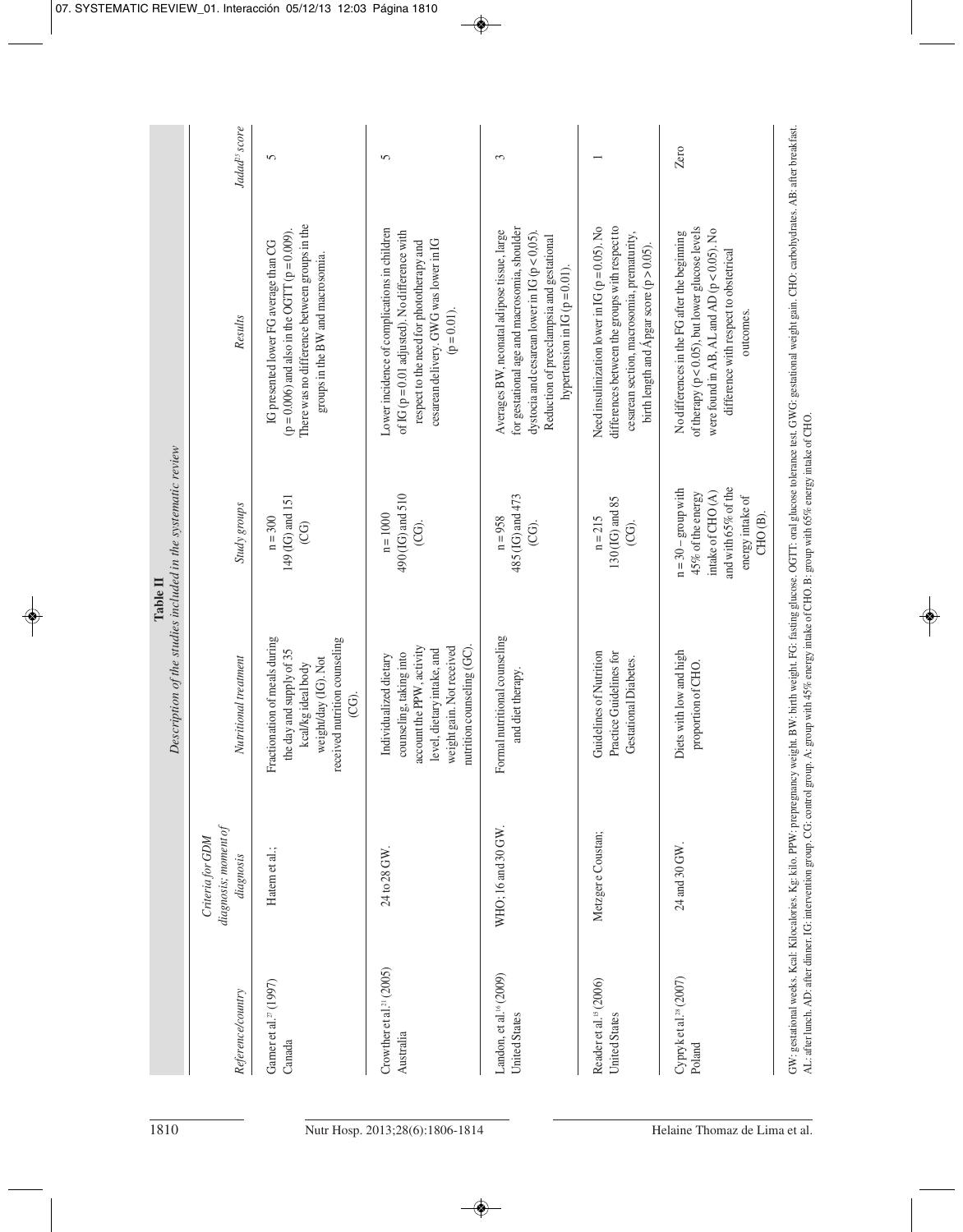risk – RR 0.87 [97% CI = 0.72-1.07]; p = 0.14), even after adjusting the alcohol consumption during pregnancy. Differences between IG and CG appeared respectively in secondary perinatal alterations: birth weight (3302 g - SD 502.4; 3408 g – SD 589.4; p < 0.001), macrosomia (RR 0.41 [97% CI = 0.26-0.66]; p < 0.001), large for gestational age (RR [97% CI 0.32- 0.76],  $p < 0.001$  and adipose tissue (427.0 g - SD = 197.9, 464.3 g - SD = 222.3; p = 0.003). No differences were found among small for gestational age  $(p = 0.49)$ and neonatal intensive care unit admission  $(p = 0.19)^{16}$ .

The differences found among IG and CG related to maternal characteristics were in cesarean section (RR 0.79 [97% CI 0.64-0.99];  $p = 0.02$ ), shoulder dystocia (RR 0.37 [97% CI 0.14-0.97]; p = 0.02), preeclampsia (RR 0.46 [97% CI 0.22-0.97] p = 0.02), BMI at birth  $(31.3 \text{ kg/m}^2 - 5.2 \text{ SD}, 32.3 \text{ kg/m}^2 - \text{SD} 5.2, p < 0.001)$ and total gestational weight gain (2.8 kg - SD 4.5, 5.0  $kg - SD$  3.3,  $p < 0.001$ ). The average number of prenatal visits was higher in IG ( $n = 7$ ) than in CG  $(n=5)$  (p < 0.001)<sup>16</sup>.

Reader et al.15 assessed if the nutritional care taken by nutritionists using specific US guidelines for GDM, results in a different and improved obstetric outcome. This was conducted in 20 US states, in registered clinics (obstetrics, endocrinology). The 25 clinics that participated in the study were randomly divided into IG  $(n = 12)$  and control group  $(n = 13)$ . The IG participants should have at least 3 consultations with nutritionists. There are no evaluations about the resemblance in sociodemographic characteristics of the participants in Reader et al.<sup>15</sup> study.

Regarding the use of insulin, it was lower in IG when we compare it with CG (24.6% and 31.7%, respectively,  $p = 0.05$ ) and it happened earlier in CG, nevertheless the numbers found are not statistically significant  $(p = 0.075)$ . Among the factors associated with insulin use are A1C base, height, pre-pregnancy BMI, gestational age at diagnosis of GDM and duration of nutritional care. The proportion of women with high A1C in the beginning did not differ between groups (6.1% IG, 8.6% CG,  $p = 0.58$ ) and did not differ at the end, but the percentage difference of A1C between one group and the other increased  $(7, 1\% \text{ IG}, 13.8\% \text{ CG}, \text{p} = 0.25)$ . The groups also did not differ with respect to cesarean section ( $p = 0.67$ ), macrosomia ( $p = 0.98$ ), low weight at birth ( $p = 0.27$ ) and prematurity ( $p = 0.25$ ), but the CG had more than twice as premature (10.6% CG, 4.6% IG) babies than the IG. The babies' length at birth and the Apgar score 1 'and 5' did not differ between groups. Prenatal care was higher among women who required insulin compared to those who did not use the same treatment, in an analysis of combined data  $(p = 0.07)^{15}$ .

Evaluate the effectiveness and safety of low and high carbohydrate diets, as well as its impact on blood concentrations of glucose and urinary ketones, was the goal of Cypryk et al.<sup>27</sup>, in Poland. The GDM patients were separated in groups: one would receive a diet with 45% of total energy intake from carbohydrates (GA) and another would receive a diet with 65% carbohydrates (GB). Regarding the other macronutrients, in GA 25% of the energy came from protein and 30% from lipids; in GB it was offered 25% protein and 15% fat. The program took place for only 14 days. Fasting glucose tests and monitoring during the day were performed along the study<sup>27</sup>.

The average fasting blood glucose levels did not differ significantly between the two groups before the beginning of the treatment ( $p > 0.05$ ). In GA no differences were found between the fasting glucose before and after treatment ( $p = 0.414$ ), but there were differences between the glucose levels after breakfast ( $p = 0.021$ ), after lunch ( $p = 0.023$ ) and after dinner ( $p = 0.011$ ). In GB was found an association between glucose after lunch ( $p = 0.012$ ) and after dinner ( $p = 0.003$ ), before and after treatment. There was no occurrence of ketonuria, but it was necessary to use insulin in two pregnant women from GA and one from GB. No significant differences were found regarding the gestational age at delivery, type of delivery (vaginal or cesarean), prenatal care, macrosomia and Apgar score  $(p > 0.05)^{27}$ .

## **Discussion**

Few randomized controlled trials addressing the use of nutritional therapy in the treatment of GDM were found. It is important to emphasize that none of these were conducted in Brazil. Another important point to be emphasized is about the methodological differences in each study, and also the limited number of studies that makes it difficult to extrapolate the results observed.

Despite the existence of national and international<sup>5,8</sup> guidelines recommending the use of CCM as nutritional therapy strategy, we did not find any publication with GDM patients. Several researches<sup>17,22,23</sup> using this method for the treatment of type 1 diabetes, elucidated satisfactory results in controlling the disease, highlighting the importance that such proposal should be evaluated in the GDM.

None of the articles in this review had similarity about the cutoff points for diagnosis of GDM. Due to this, the research is impaired by the multiplicity of diagnostic criteria and the lack of standards of the cutoff points to identify GDM. The use of different methods for diagnosing a disease may cause an over or underestimation of it. Early diagnosis of GDM not only aims to minimize the adverse maternal-fetal effects, but also to identify women at increased risk for developing type 2 diabetes mellitus), helping the entire process of therapeutic monitoring of these women<sup>28</sup>. The ADA<sup>1</sup> recommends as screening method of diagnosis the simplified OGTT, overloaded with 50 g in all pregnant women between 24 and 28 weeks of pregnancy. This is commonly the most used screening method, recognized as the "gold standard", considering as cutoff point the glucose of 1 hour after the overload equal to or over 140 mg/dL.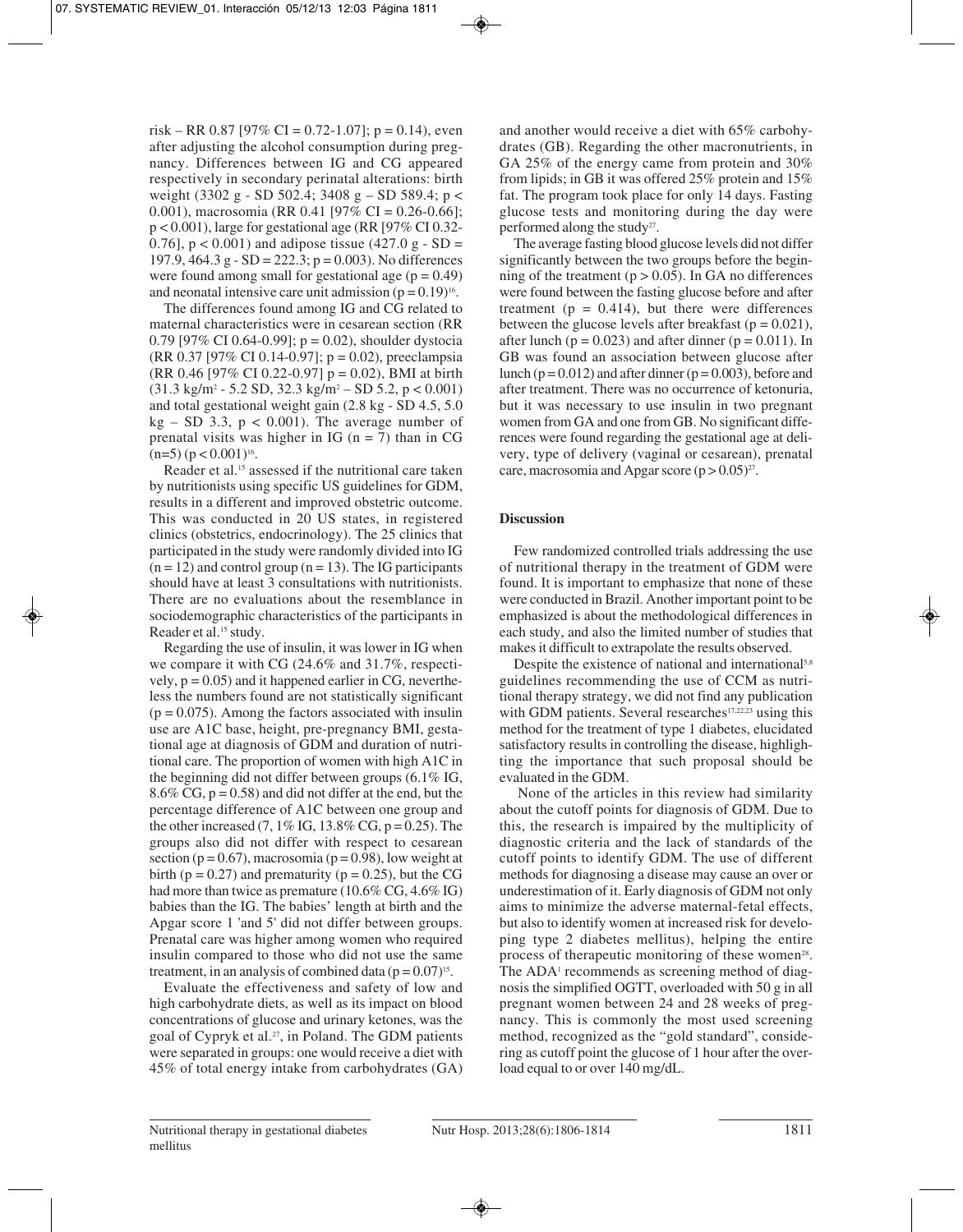Nevertheless, it could be observed that all studies showed satisfactory results for the use of nutritional therapy for GDM, which brought benefits to the mother and fetus. However, it is important to highlight that some methodological issues noted in those studies object the methods used for the intervention.

In Garner et al.<sup>26</sup> research, the IG received nutritional therapy with calorie-restricted diet containing 35 kcal/kg of ideal body weight/day and with the daily fragmentation of the meal, without any evaluation of the nutritional status before pregnancy. Despite the satisfactory results, the nutritional recommendations should be individualized, based on the classification of pre-pregnancy BMI and the definition of total and weekly gestational weight gain (GWG)<sup>29-31</sup>.

Padilha et al.<sup>32</sup> tested the impact of nutritional intervention by nutritionist in nondiabetic women, in which the diet was individualized based on detailed nutritional assessment, including anthropometric measurements, showing the positive effects of this individualized intervention in the adequacy of the total gestational weight gain. These recommendations should be tested during prenatal care of pregnant women with GDM, considering that the adequacy of GWG may be related to better perinatal outcomes<sup>33</sup> and that the recommendation of gestational weight gain is the same for healthy women and those with GDM.

Crowther et al.<sup>21</sup> study point out that the different treatment for women with GDM reduces the perinatal morbidity and improves quality of life of both mother and child. The group that received nutritional intervention had a greater number of visits from health professionals and had lower GWG. The authors also describe that the nutritional care was individualized and the prepregnancy weight, activity level, dietary intake, and GWG were considered. But there was no methodological detail regarding the classification of nutritional status, percentage of macronutrients provided, level of physical activity prescribed and GWG recommendation<sup>21</sup>.

Landon et al.<sup>16</sup> results demonstrate that nutritional therapy for GDM minimizes perinatal and obstetric complications, improving the quality of life of both mother and child, however it was not able to reduce maternal-fetal mortality. In this study there wasn't any specification of the nutritional therapy employed, leaving doubts about the used standards, since it is not clear if any specific nutritional recommendation for GMD was applied.

Reader et al.15 described advantageous effects to both mother and child with the monitoring during the prenatal of GDM patients. This multicenter study showed the difference regarding the dietary advice in several clinics in the US, validated for the GDM treatment, where the survey was conducted, thus obtaining satisfactory obstetric outcomes. The authors state that there are still many unanswered questions about the nutritional therapy for GDM, for instance, the changes in carbohydrate diet, energy needs and specific GWG

for GDM, thereby pointing out the necessity of more studies that seek such answers.

Also in relation to the study presented, the authors describe that the frequency and duration are factors that must not be forgotten during nutritional consultation and they are as important as nutritional advice. They recommend that pregnant women receive nutritional counseling in 48 hours after the diagnosis and a minimum of three nutritional consultations<sup>15</sup>. Other publications, but with pregnant women without GDM, demonstrate the benefits of nutritional care during prenatal both for the mother and the fetus, starting in the 1st trimester<sup>31-37</sup>.

The mentioned authors<sup>15,16,21,26,27</sup> emphasize that individualized nutritional care for women with GDM provides better perinatal outcomes. However within the methods of these studies there are no explanation concerning some topics that deserve attention, such as the participation in the proposed feed plan, the principles of quantity, quality (macronutrient %), meals pattern; adequacy to the GWG; detailed anthropometric assessment (except for Crowther et al.<sup>21</sup>, but they left a gap on how he assessed the pregestational nutritional status of these pregnant women).

At Cypryk et al.<sup>27</sup> work the ways of anthropometric calculation and GWG are not detailed. It is reported that all pregnant women received about 1800 Kcal/day, but there was an emphasis on diet individualization. They also describe that there was a daily distribution of macronutrients, but they did not demonstrate an energy distribution in the daily meals, as described by ADA7 .

These issues are of great importance and fundamental for nutritional therapy, with the goal of reaching a recommended weight gain, normoglycemia and contribute to a healthy lifestyle, even after the end of pregnancy<sup>31</sup>. However, the ADA<sup>11</sup> points out that the amount of carbohydrates in the diet should not be less than 175 g/day in order to improve blood glucose and minimize the risk of ketonemia or ketoacidosis, which effectively brings undesirable obstetric results.

The individualization of nutritional care for pregnant women should be reinforced and practiced, because this way it is possible that the nutritional guidance is planned according to the individual characteristics of each individual, within the environment in which each woman lives<sup>31,32,36</sup>.

The lack of studies conducted with Brazilian women, based on CCM generates a gap about the possible benefits and harms of this intervention in this population.

The scientific literature describes the need for follow-up with professional nutritionists during prenatal of GDM patients<sup>33</sup>, but there is not a recommendation or consensus on the number of nutrition queries that would be sufficient to minimize the risks of perinatal in women with GDM.

Brazil's Ministry of Health<sup>3</sup> reports that in pregnancies considered at risk, such as the case of GDM, there should be a higher frequency of home visits and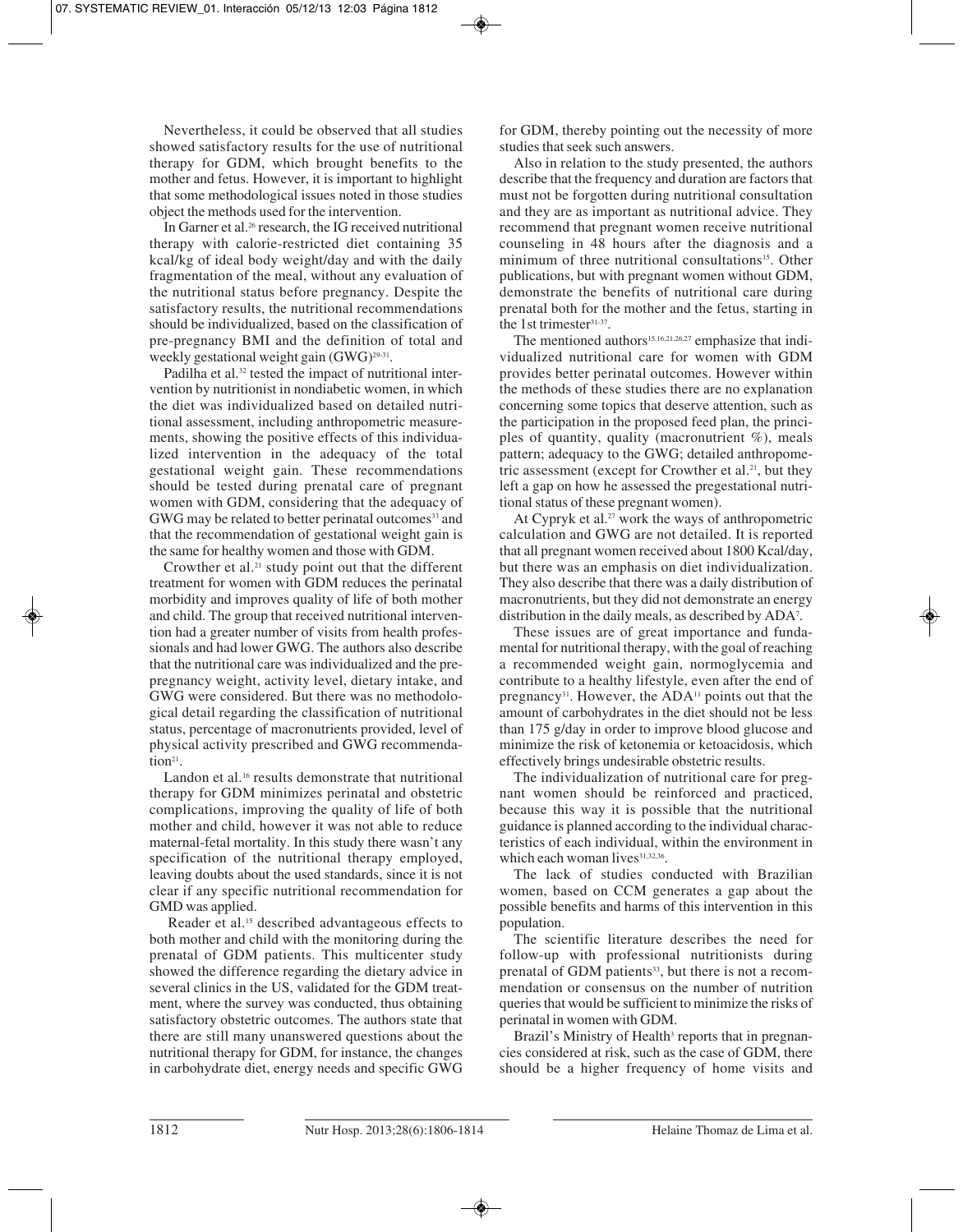consultations, and the interval defined in accordance to the identified risk factor and the condition of the mother at the time.

There is still controversy about nutritional therapy in GDM on the GWG, energy recommendations, distribution and food composition (amount and types of fat and carbohydrates, as well as its restriction) $2<sup>3</sup>$ , thus the proper daily schedule of quantity and size of meals is essential. The dietary guidance is able to provide a good control of fasting and postprandial glucose.

In short, we can say that the great advantages of the use of nutritional therapy in the treatment brings to GDM patients the reduction of maternal complications (preeclampsia, GWG excessive, need for cesarean delivery, insulin therapy, improved metabolic control, shoulder dystocia) and perinatal complications (macrosomia, neonatal hypoglycemia, birth weight), showing the importance of professionals related to nutritional care during pregnancies considered of low or high risk.

Despite all these beneficial effects associated with nutritional care, there are still many questions about the real benefits of this practice. The studies involved in this review are of great importance, since most of them present important methodological advisement that allows demonstrating the credibility of the results found. However, the similarities between them are quite minimum and the benefits were not the same for all articles.

This shows how important it is to make further studies with larger sampling rate and with a standard diagnostic method. Studies conducted with the population of pregnant Brazilian with GDM are also needed, because the results of the research assessed are for populations of developed countries and this may differ in some way for populations of undeveloped countries. Analyzing the effects of other therapies in GDM should also be encouraged, especially the CCM, since the observed results of this method for type 1 and 2 diabetes mellitus reinforce that other therapeutic practices can be applied to the treatment of diabetes mellitus, which should possibly be extended for GDM.

## **Conclusion**

The nutritional attention focused on the GDM is a crucial tool, as seen by the beneficial effects for maternal and child health and should be universalized and extended to all women, preferably running currently with early prenatal care. But still we haven't reached a consensus on the best method to be used as nutritional therapy on the specific needs of GDM women, especially since there is a large gap on the effects of CCM compared to TM, which is currently the most used in the GDM.

Finally, more studies are needed for further clarification regarding the use of nutritional therapy through other methods aiming at the diabetes to provide important information about the relevance of this intervention in our population of women with GDM.

## **References**

- 1. American Diabetes Association. Diagnosis and classification of diabetes mellitus. *Diabetes Care* 2012; 35 (Sup.1): S11-61.
- 2. American Diabetes Association. Gestational diabetes mellitus. *Diabetes Care* 2004; 27 (Sup.1): S88-90.
- 3. Ministério da Saúde. Gestação de alto risco: Manual técnico. Brasília: MS; 2010.
- 4. Metzger BD, Buchanan TA, Coustan DR, Leiva A, Dunger DB, Hadden DR et al. Summary and recommendations of the Fifth International Workshop- Conference on Gestational Diabetes Mellitus. *Diabetes Care* 2007; 30 (Supl. 2): S251-60.
- 5. American Diabetes Association. Standards of medical care in diabetes. *Diabetes Care* 2007; 30 (Supl. 1): S4-41.
- 6. Jenkins DJ, Wolever TM, Taylor RH, Barker HM, Fielden H, Baldwin JM et al. Glycemic index of foods: a physiological basis for carbohydrate exchange. *Am J Clin Nutr* 1981; 34: 362-6.
- 7. American Diabetes Association. Position Statement: Nutrition recommendations and principles for people with diabetes mellitus. *J Am Diet Assoc* 1994; 94: 504 .
- 8. Sociedade Brasileira de Diabetes. Manual oficial de contagem de carboidratos para profissionais da saúde. Rio de Janeiro: SBD; 2009.
- 9. Wheeler ML, Daly A, Evert A, Franz MJ, Geil P, Holzmeister LA et al. Choose your foods: Exchange lists for diabetes, Sixth edition, 2008: Description and guidelines for use. *J Am Diet Assoc* 2008; 108 (5): 883-8.
- 10. Institute of Medicine. Dietary reference intakes: Energy, carbohydrate, fiber, fat, fatty acids, cholesterol, protein and amino acids. Washington DC: IOM, 2002.
- 11. American Diabetes Association. Nutrition recommendations and interventions for diabetes. A position statement of the American Diabetes Association. *Diabetes Care* 2008; 31 (Supl. 1): S61-78.
- 12. Philippi ST, Laterza AR, Cruz ATR, Ribeiro LC. Pirâmide alimentar adaptada: guia para escolha dos alimentos. *Rev Nutr* 1999; 12 (1): 65-80.
- 13. Scholl TO, Chen X, Khoo CS, Lenders C. The dietary glycemic index during pregnancy: Influence on infant birth weight fetal growth, and biomarkers of carbohydrate metabolism. *Am J Epidemiol* 2004; 159 (5): 467-74.
- 14. Louie JCY, Brand-Miller JC, Markocic TP, Ross GP, Moses RG. Glycemic index and pregnancy: A systematic literature review. J Nutr Metab 2010. doi: 10.1155/2010/282464.
- 15. Reader D, Splett P, Gunderson EP. Impact of gestational diabetes mellitus nutrition practice guidelines implemented by registered dietitians on pregnancy outcomes. *J Am Diet Assoc* 2006; 106: 1426-33.
- 16. Landon MB, Spong CY, Thom E, Carpenter MW, Ramin SM, Casey B et al. A multicenter, randomized trial of treatment for mild gestational diabetes. *N Engl J Med* 2009; 361: 1339-48.
- 17. Dias VM, Pandini JA, Nunes RR, Sperandei SL, Portella ES, Cobas RA et al. Effect of the carbohydrate counting method on glycemic control in patients with type 1 diabetes. *Diabetol Metab Syndr* 2010; 2 (54): 1-7.
- 18. Louie JC, Markovic TP, Perera N, Foote D, Petocz P, Ross GP et al. A randomized controlled trial investigating the effects of a low-glycemic index diet on pregnancy outcomes in gestational diabetes mellitus. *Diabetes Care* 2011; 34 (11): 2341-6.
- 19. Balas-Nakash M, Rodríguez-Cano A, Muñoz-Manrique C, Vásquez-Peña P, Perichart-Perera O. Adherence to a medical nutrition therapy program in pregnant women with diabetes, measured by three methods, and its association with glycemic control. *Rev Invest Clin* 2010; 62 (3): 235-43.
- 20. Ma WJ, Qi BH, Zhang YJ, Huang ZH, Xiao BX, Li YH et al. Application of different nutrition therapies in pregnancy with abnormal glucose metabolism. *Zhonghua Yu Fang Yi Xue Za Zhi* 2011; 45 (5): 426-9.
- 21. Crowther CA, Hiller JE, Moss JR, McPhee AJ, Jeffries WS, Robinson JS. Effect of treatment of gestational diabetes mellitus on pregnancy outcomes. *N Engl J Med* 2005; 352 (24): 2477-86.